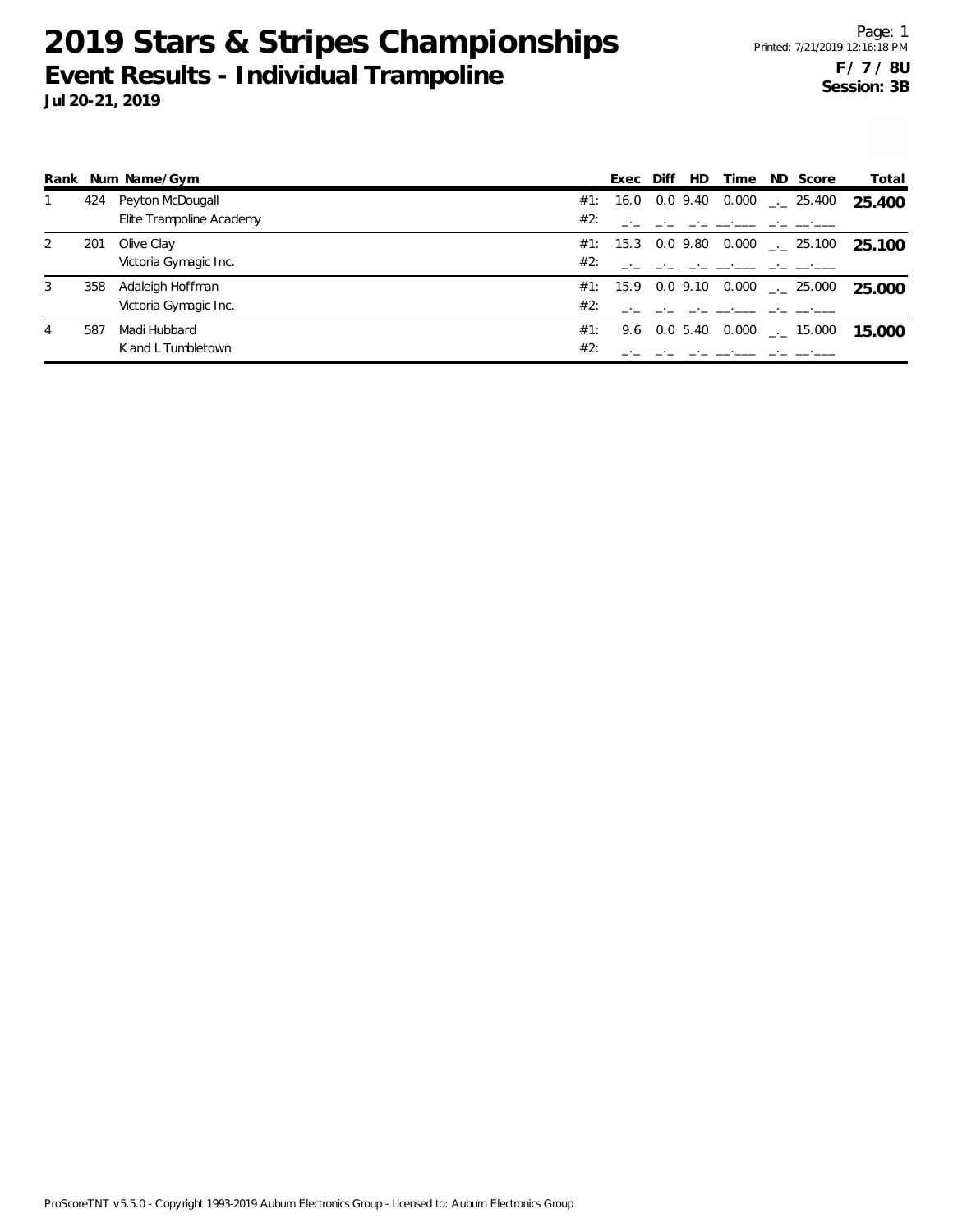Page: 1 Printed: 7/20/2019 3:37:57 PM **F / 7 / 9-10 Session: 2B**

| Rank        |     | Num Name/Gym                       |            | Exec | Diff         | HD         | Time                                                                                                                                                                                                                                                                                                                                                                                                                                                                |      | ND Score                                  | Total  |
|-------------|-----|------------------------------------|------------|------|--------------|------------|---------------------------------------------------------------------------------------------------------------------------------------------------------------------------------------------------------------------------------------------------------------------------------------------------------------------------------------------------------------------------------------------------------------------------------------------------------------------|------|-------------------------------------------|--------|
| 1           | 583 | <b>Madison Creamer</b>             | #1:        | 17.3 |              | $0.0$ 9.70 | 0.000                                                                                                                                                                                                                                                                                                                                                                                                                                                               |      | $\frac{1}{2}$ 27.000                      | 27.000 |
|             |     | Manning Gymnastics Centerplex      | #2:        | $-1$ | $-1$         | $-1$       |                                                                                                                                                                                                                                                                                                                                                                                                                                                                     |      |                                           |        |
| 2           | 489 | Eva Zambo                          | #1:        | 17.0 |              | $0.0$ 9.50 | 0.000                                                                                                                                                                                                                                                                                                                                                                                                                                                               |      | $\frac{1}{2}$ 26.500                      | 26.500 |
|             |     | Midwest Training                   | #2:        |      |              | $-1$ $-1$  |                                                                                                                                                                                                                                                                                                                                                                                                                                                                     |      |                                           |        |
| $3^{\star}$ | 661 | Kennedy Koenig                     | #1:        | 16.5 |              |            | $0.0$ $9.60$ $0.000$                                                                                                                                                                                                                                                                                                                                                                                                                                                |      | $-26.100$                                 | 26.100 |
|             |     | Manning Gymnastics Centerplex      | #2:        |      |              |            |                                                                                                                                                                                                                                                                                                                                                                                                                                                                     |      |                                           |        |
| $3^{\star}$ | 510 |                                    | #1:        | 16.5 |              | $0.0$ 9.60 | 0.000                                                                                                                                                                                                                                                                                                                                                                                                                                                               |      |                                           |        |
|             |     | Daisy Stone<br>T <sub>3</sub>      | #2:        |      |              |            |                                                                                                                                                                                                                                                                                                                                                                                                                                                                     |      | $-26.100$                                 | 26.100 |
|             |     |                                    |            |      |              |            |                                                                                                                                                                                                                                                                                                                                                                                                                                                                     |      |                                           |        |
| 5T          | 743 | Adriana Baca                       | #1:        | 16.4 |              |            | $0.0$ 9.70 $0.000$                                                                                                                                                                                                                                                                                                                                                                                                                                                  |      | $\frac{1}{2}$ 26.100                      | 26.100 |
|             |     | Midwest Training                   | #2:        |      |              |            |                                                                                                                                                                                                                                                                                                                                                                                                                                                                     |      |                                           |        |
| 6           | 488 | Eva Sultanov                       | #1:        | 16.6 |              |            | 0.0 9.20 0.000                                                                                                                                                                                                                                                                                                                                                                                                                                                      |      | $\frac{1}{2}$ 25.800                      | 25.800 |
|             |     | World Elite                        | #2:        |      |              |            |                                                                                                                                                                                                                                                                                                                                                                                                                                                                     |      |                                           |        |
| $7^*$       | 636 | Aubrey Kurczewski                  | #1:        | 16.0 |              | $0.0$ 9.70 | 0.000                                                                                                                                                                                                                                                                                                                                                                                                                                                               |      | $-25.700$                                 | 25.700 |
|             |     | Midwest Training                   | #2:        |      |              |            |                                                                                                                                                                                                                                                                                                                                                                                                                                                                     |      |                                           |        |
| $7^*$       | 507 | Aubrie Aich                        | #1:        | 16.0 |              |            | $0.0$ 9.70 $0.000$                                                                                                                                                                                                                                                                                                                                                                                                                                                  |      | $\frac{1}{2}$ 25.700                      | 25.700 |
|             |     | Sonshine Academy Inc.              | #2:        |      |              |            |                                                                                                                                                                                                                                                                                                                                                                                                                                                                     |      |                                           |        |
| $7^*$       | 607 | Abby Houser                        | #1:        | 15.9 |              |            | $0.0$ 9.80 $0.000$                                                                                                                                                                                                                                                                                                                                                                                                                                                  |      | $\frac{1}{2}$ 25.700                      | 25.700 |
|             |     | <b>Integrity Athletics</b>         | #2:        |      |              |            |                                                                                                                                                                                                                                                                                                                                                                                                                                                                     |      |                                           |        |
| $7^*$       | 570 | Joshalynn Salveo                   | #1:        | 15.9 |              | $0.0$ 9.80 |                                                                                                                                                                                                                                                                                                                                                                                                                                                                     |      | $0.000$ _ 25.700                          |        |
|             |     | Elite Trampoline Academy           | #2:        |      |              |            |                                                                                                                                                                                                                                                                                                                                                                                                                                                                     |      |                                           | 25.700 |
|             |     |                                    |            | $-1$ | $-1$         | $-1$       |                                                                                                                                                                                                                                                                                                                                                                                                                                                                     | $-1$ |                                           |        |
| 11T         | 483 | Kharington DeVilbiss<br>Airbenders | #1:<br>#2: | 15.8 |              | $0.0$ 9.90 | 0.000                                                                                                                                                                                                                                                                                                                                                                                                                                                               |      | $-25.700$                                 | 25.700 |
|             |     |                                    |            |      |              |            |                                                                                                                                                                                                                                                                                                                                                                                                                                                                     |      |                                           |        |
| 12          | 600 | Mary Callahan                      | #1:        | 15.9 |              |            |                                                                                                                                                                                                                                                                                                                                                                                                                                                                     |      | $0.0$ 9.70 $0.000$ $_{\sim}$ 25.600       | 25.600 |
|             |     | Chesapeake Gymnastics              | #2:        |      |              | $-1$       |                                                                                                                                                                                                                                                                                                                                                                                                                                                                     |      |                                           |        |
| 13          | 640 | Tot Mican                          | #1:        | 16.3 |              | $0.0$ 9.20 | 0.000                                                                                                                                                                                                                                                                                                                                                                                                                                                               |      | $\sim$ 25.500                             | 25.500 |
|             |     | K and L Tumbletown                 | #2:        |      |              | $-1$       |                                                                                                                                                                                                                                                                                                                                                                                                                                                                     |      |                                           |        |
| 14T         | 421 | Zoe Castaneda                      | #1:        | 15.9 |              | $0.0$ 9.20 |                                                                                                                                                                                                                                                                                                                                                                                                                                                                     |      | $0.000$ _ 25.100                          | 25.100 |
|             |     | Millers Gymnastics Academy         | #2:        |      |              |            |                                                                                                                                                                                                                                                                                                                                                                                                                                                                     |      |                                           |        |
| 15T         | 669 | Nora Simmonds                      | #1:        | 15.3 |              | $0.0$ 9.80 | 0.000                                                                                                                                                                                                                                                                                                                                                                                                                                                               |      | $\frac{1}{2}$ 25.100                      | 25.100 |
|             |     | Garden State Trampoline Academy    | #2:        |      |              |            |                                                                                                                                                                                                                                                                                                                                                                                                                                                                     |      |                                           |        |
| 16          | 615 | Tessa Prim                         | #1:        |      |              |            |                                                                                                                                                                                                                                                                                                                                                                                                                                                                     |      | 15.7 0.0 9.30 0.000 $\text{---}$ 25.000   | 25.000 |
|             |     | Midwest Training                   | #2:        |      | $-\cdot$ $-$ |            | $\label{eq:2.1} \frac{1}{2} \left( \frac{1}{2} \right) \left( \frac{1}{2} \right) \left( \frac{1}{2} \right) \left( \frac{1}{2} \right) \left( \frac{1}{2} \right) \left( \frac{1}{2} \right) \left( \frac{1}{2} \right) \left( \frac{1}{2} \right) \left( \frac{1}{2} \right) \left( \frac{1}{2} \right) \left( \frac{1}{2} \right) \left( \frac{1}{2} \right) \left( \frac{1}{2} \right) \left( \frac{1}{2} \right) \left( \frac{1}{2} \right) \left( \frac{1}{2$ |      |                                           |        |
| $17*$       | 609 | Lyla Lamoureux                     | #1:        | 15.8 |              |            |                                                                                                                                                                                                                                                                                                                                                                                                                                                                     |      | $0.0$ 8.80 $0.000$ $_{\leftarrow}$ 24.600 | 24.600 |
|             |     | Gymnast Factory                    | #2:        |      |              |            | and the second control of the second control of the second control of the second control of the second control of the second control of the second control of the second control of the second control of the second control o                                                                                                                                                                                                                                      |      |                                           |        |
|             |     |                                    |            |      |              |            |                                                                                                                                                                                                                                                                                                                                                                                                                                                                     |      |                                           |        |
| $17*$       | 422 | Abigail Esposito                   | #1:        | 15.8 |              |            |                                                                                                                                                                                                                                                                                                                                                                                                                                                                     |      | $0.08.80$ $0.000$ $\_{.000}$ 24.600       | 24.600 |
|             |     | Elite Trampoline Academy           | #2:        |      | $-1$         |            | and the complete state of the state of                                                                                                                                                                                                                                                                                                                                                                                                                              | $-1$ |                                           |        |
| 19          | 656 | Loghan Alvarez                     | #1:        | 14.9 |              |            |                                                                                                                                                                                                                                                                                                                                                                                                                                                                     |      | $0.0$ 9.50 $0.000$ $_{\leftarrow}$ 24.400 | 24.400 |
|             |     | Midwest Training                   | #2:        |      |              |            | والمستنقص والمستنقذ والمستنقذ والمستنقص                                                                                                                                                                                                                                                                                                                                                                                                                             |      |                                           |        |
| 20          | 571 | Michelle Scrimgeour                | #1:        | 14.9 |              |            |                                                                                                                                                                                                                                                                                                                                                                                                                                                                     |      | $0.0$ 9.40 $0.000$ $_{\leftarrow}$ 24.300 | 24.300 |
|             |     | Dynamite Gymnastics                | #2:        |      |              |            | and the component of the control of the control of the control of the control of the control of the control of                                                                                                                                                                                                                                                                                                                                                      |      |                                           |        |
| 21          | 659 | Ava Geissenberger                  | #1:        | 14.4 |              |            |                                                                                                                                                                                                                                                                                                                                                                                                                                                                     |      | $0.0$ 9.20 $0.000$ $_{\leftarrow}$ 23.600 | 23.600 |
|             |     | Suncoast Gymnastics Academy        | #2:        |      | $-1$         |            | and the component of the component component of the component of the component of the component of the component of the component of the component of the component of the component of the component of the component of the                                                                                                                                                                                                                                       |      |                                           |        |
| 22          | 664 | Aubrey Orban                       | #1:        | 13.3 |              |            |                                                                                                                                                                                                                                                                                                                                                                                                                                                                     |      | 0.0 8.10 0.000 $\qquad$ 21.400            | 21.400 |
|             |     | Longview Gymnastics/Faith Flip     | #2:        |      |              |            | the contract of the contract of the contract of the contract of the contract of the contract of the contract of                                                                                                                                                                                                                                                                                                                                                     |      |                                           |        |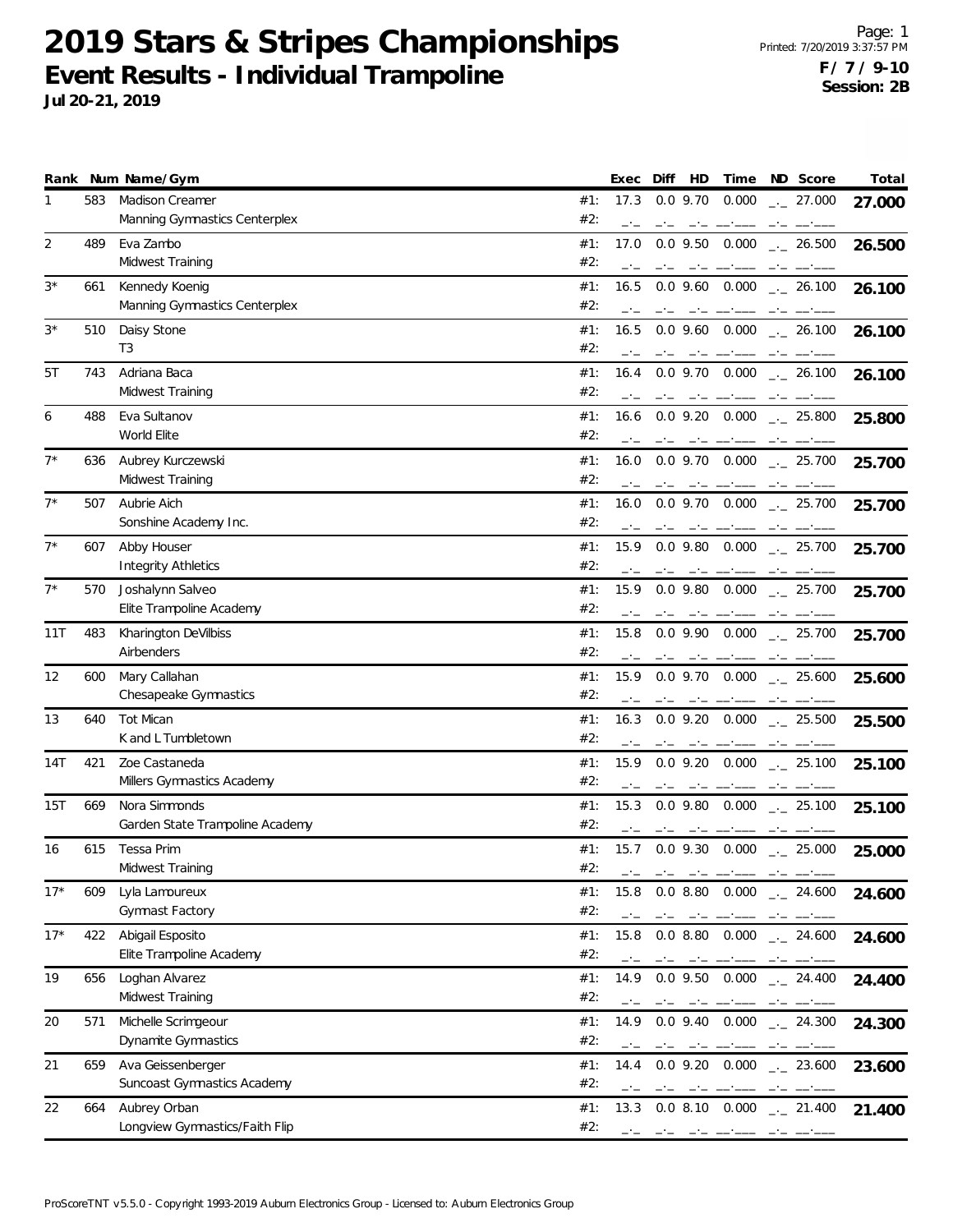|     | Rank Num Name/Gym           |     |  |                                             | Exec Diff HD Time ND Score | Total                                                 |
|-----|-----------------------------|-----|--|---------------------------------------------|----------------------------|-------------------------------------------------------|
|     | 425 Ethan Rybolt            |     |  |                                             |                            | #1: 15.4 0.0 9.20 0.000 $\frac{1}{2}$ 24.600 24.600   |
|     | Legacy Elite Athletics      | #2: |  | المتحصل فاجتزأ المستحقق فاجتزأ التحت المحتر |                            |                                                       |
| 670 | Kyryl Skotarenko            |     |  |                                             |                            | #1: 14.0 0.0 8.90 0.000 $_{\leftarrow}$ 22.900 22.900 |
|     | Suncoast Gymnastics Academy |     |  | والمستردعات والمستحقق الماحية والمناجين     |                            |                                                       |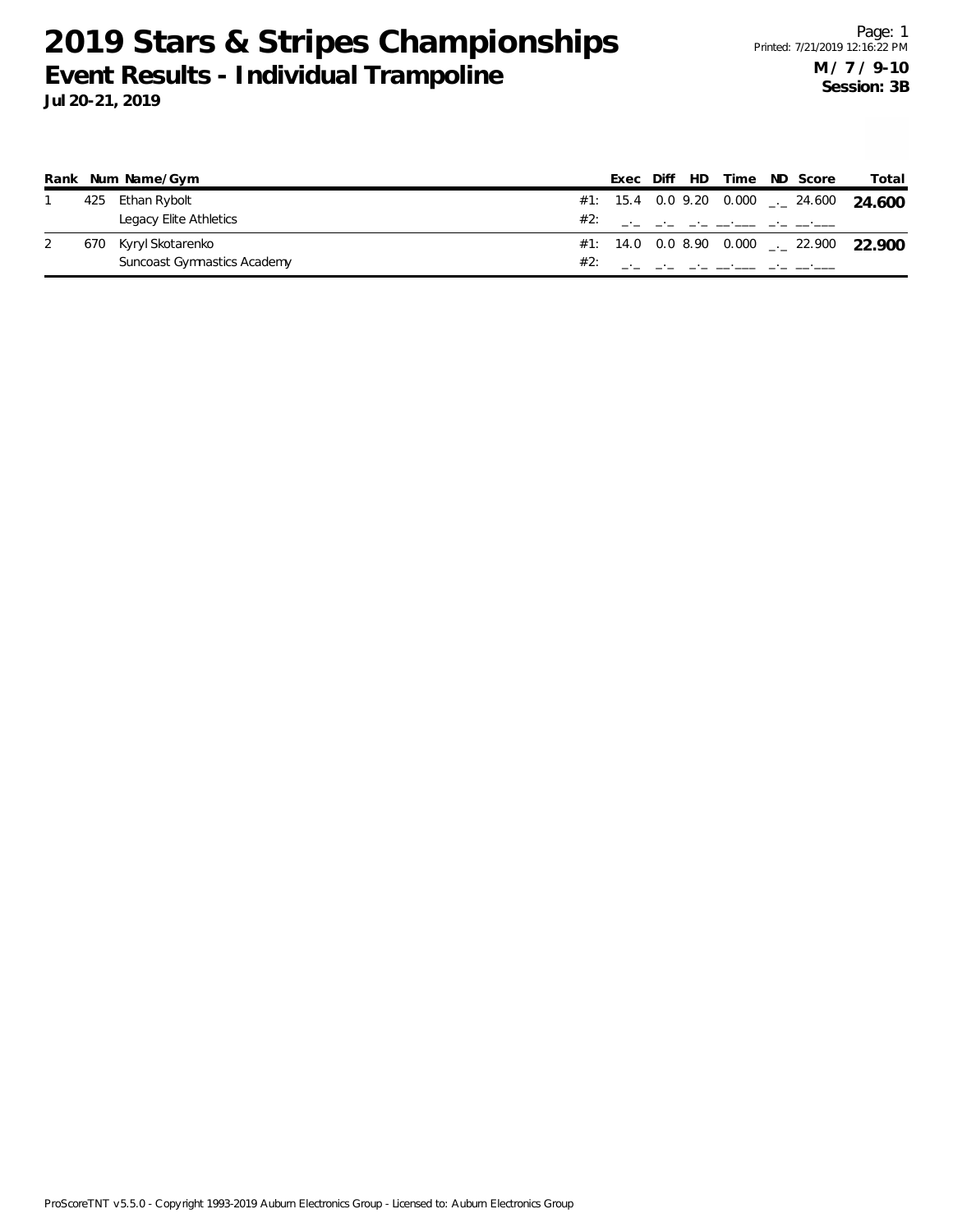**Jul 20-21, 2019**

|     |     | Rank Num Name/Gym                                       | Exec<br>HD<br>Time<br>ND Score<br>Total<br>Diff                                                                                                                                                                                                                                                                                                                                                                                                                                                                                                                             |
|-----|-----|---------------------------------------------------------|-----------------------------------------------------------------------------------------------------------------------------------------------------------------------------------------------------------------------------------------------------------------------------------------------------------------------------------------------------------------------------------------------------------------------------------------------------------------------------------------------------------------------------------------------------------------------------|
| 1   | 508 | Emily Garretson<br>Texas Champion Gymnastics            | #1:<br>17.8<br>$0.0$ 9.40<br>0.000<br>$\frac{1}{2}$ 27.200<br>27.200<br>#2:<br>$-1$<br>$-\,^{\circ}-$<br>المستنبذ المستنب المسائمين<br>$-1$                                                                                                                                                                                                                                                                                                                                                                                                                                 |
| 2   | 594 | Addison Temple<br>Manning Gymnastics Centerplex         | #1:<br>17.0<br>$0.0$ 9.40<br>0.000<br>$-26.400$<br>26.400<br>#2:                                                                                                                                                                                                                                                                                                                                                                                                                                                                                                            |
| 3   | 642 | Kae Reynolds<br>Extreme Cheer and Tumble                | #1:<br>16.3<br>$0.0$ 9.70 $0.000$<br>$\frac{1}{2}$ 26.000<br>26.000<br>#2:                                                                                                                                                                                                                                                                                                                                                                                                                                                                                                  |
| 4   | 614 | Lily Muzzy<br>Tumble Tech                               | $0.0$ 9.30 $0.000$<br>#1:<br>16.6<br>$\frac{1}{2}$ 25.900<br>25.900<br>#2:<br>$ -$                                                                                                                                                                                                                                                                                                                                                                                                                                                                                          |
| 5   | 606 | Madalynn House<br>Millers Gymnastics Academy            | 15.9<br>0.000<br>#1:<br>$0.0$ 9.70<br>$\frac{1}{2}$ 25.600<br>25.600<br>#2:<br>and the company of the company of<br>$-1$                                                                                                                                                                                                                                                                                                                                                                                                                                                    |
| 6   | 667 | Destiny Powell<br>Millers Gymnastics Academy            | $0.0$ 9.10 $0.000$<br>#1:<br>16.4<br>$\frac{1}{2}$ 25.500<br>25.500<br>#2:                                                                                                                                                                                                                                                                                                                                                                                                                                                                                                  |
| 7   | 573 | Zheen Zheng<br>World Elite                              | $0.0$ 9.30 $0.000$<br>#1:<br>16.0<br>$\frac{1}{2}$ 25.300<br>25.300<br>#2:                                                                                                                                                                                                                                                                                                                                                                                                                                                                                                  |
| 8*  | 744 | Addison Karagias<br>Midwest Training                    | $0.000$ _ 25.200<br>#1:<br>15.5<br>$0.0$ 9.70<br>25.200<br>#2:<br>مستحدث المستحدث<br>$-1$                                                                                                                                                                                                                                                                                                                                                                                                                                                                                   |
| 8*  | 582 | Kenzington Chaffins<br>Ground Zero Gymnastics           | 0.0 9.70 0.000<br>#1:<br>15.5<br>$\sim$ 25.200<br>25.200<br>#2:                                                                                                                                                                                                                                                                                                                                                                                                                                                                                                             |
| 10  | 569 | Gen Reichenstein<br>The Palaestra                       | #1:<br>15.9<br>$0.0$ 9.20 $0.000$<br>$\frac{1}{2}$ 25.100<br>25.100<br>#2:                                                                                                                                                                                                                                                                                                                                                                                                                                                                                                  |
| 11  | 627 | Sophia Drummond<br>Flip Factory Trampoline and Tumbling | 15.3<br>$0.0$ 9.70 $0.000$ $_{\leftarrow}$ 25.000<br>#1:<br>25.000<br>#2:<br>$-1$                                                                                                                                                                                                                                                                                                                                                                                                                                                                                           |
| 12  | 589 | Lara Macfarlane<br>Gymnast Factory                      | #1:<br>15.4<br>$0.0$ 9.50 $0.000$ $_{-1}$ 24.900<br>24.900<br>#2:<br>$-1$<br>$\frac{1}{2} \left( \frac{1}{2} \right) \left( \frac{1}{2} \right) \left( \frac{1}{2} \right) \left( \frac{1}{2} \right) \left( \frac{1}{2} \right) \left( \frac{1}{2} \right) \left( \frac{1}{2} \right) \left( \frac{1}{2} \right) \left( \frac{1}{2} \right) \left( \frac{1}{2} \right) \left( \frac{1}{2} \right) \left( \frac{1}{2} \right) \left( \frac{1}{2} \right) \left( \frac{1}{2} \right) \left( \frac{1}{2} \right) \left( \frac{1}{2} \right) \left( \frac$<br>$-1 - 1 - 1 - 1$ |
| 13T | 605 | Emily Harrison<br>All American Gymnastics               | $0.0$ 9.30 $0.000$<br>#1:<br>15.4<br>$-24.700$<br>24.700<br>#2:                                                                                                                                                                                                                                                                                                                                                                                                                                                                                                             |
| 14T | 655 | Caitlyn Akina<br><b>Integrity Athletics</b>             | #1:<br>15.1<br>$0.0$ 9.60 $0.000$<br>$-24.700$<br>24.700<br>#2:                                                                                                                                                                                                                                                                                                                                                                                                                                                                                                             |
| 15T | 487 | Kate Stansell<br>Millers Gymnastics Academy             | $0.0$ 8.80 $0.000$<br>#1:<br>15.8<br>$-24.600$<br>24.600<br>#2:<br>المستحامين المائم المحامل<br>$-1$                                                                                                                                                                                                                                                                                                                                                                                                                                                                        |
| 16T | 574 | Madeline Zink<br>Elite Trampoline Academy               | #1:<br>15.2 0.0 9.40 0.000 $\text{---}$ 24.600<br>24.600<br>#2:<br>----                                                                                                                                                                                                                                                                                                                                                                                                                                                                                                     |
| 17T | 603 | Sophie Gilsinn<br>Mercury Gymnastics                    | $0.0$ 9.50 $0.000$ $_{\leftarrow}$ 24.600<br>#1:<br>15.1<br>24.600<br>#2:<br>فستخلص المخالف المستسخلين المحاملة                                                                                                                                                                                                                                                                                                                                                                                                                                                             |
| 18T | 564 | Allison Dieringer<br>K and L Tumbletown                 | #1:<br>15.0<br>$0.0$ 9.60 $0.000$ $_{\leftarrow}$ 24.600<br>24.600<br>#2:                                                                                                                                                                                                                                                                                                                                                                                                                                                                                                   |
| 19  | 599 | Maya Andrew<br>World Elite                              | $0.08.80$ $0.000$ $\_{\cdot}$ 24.500<br>#1:<br>15.7<br>24.500<br>#2:<br>$-1$<br>and the contract of the contract of the contract of the contract of the contract of the contract of the contract of the contract of the contract of the contract of the contract of the contract of the contract of the contra                                                                                                                                                                                                                                                              |
| 20  | 486 | MeiLin Meyer<br><b>MJM Studios</b>                      | #1:<br>15.0<br>$0.0$ 9.30 $0.000$ $_{\leftarrow}$ 24.300<br>24.300<br>#2:<br>ستحصل سائل المسائلين سيتخلص والماسي المناقب                                                                                                                                                                                                                                                                                                                                                                                                                                                    |
| 21T | 592 | Kaitlyn Rozycki<br>Ground Zero Gymnastics               | #1:<br>15.1<br>$0.0$ 9.10 $0.000$ $_{\leftarrow}$ 24.200<br>24.200<br>#2:<br>and the component of the control of the control of the control of the control of the control of the control of the control of the control of the control of the control of the control of the control of the control of the co                                                                                                                                                                                                                                                                 |
| 22T | 561 | Nikkie Brasco<br>Elite Trampoline Academy               | #1:<br>14.5<br>$0.0$ 9.70 $0.000$ $_{\leftarrow}$ 24.200<br>24.200<br>#2:<br>$-1$<br>$-\cdot$ $-$<br>المواجه والمواجب والمستعمر فتنبيه والمواجب                                                                                                                                                                                                                                                                                                                                                                                                                             |
| 23T | 629 | Maggie Frazier<br>Pivot                                 | 15.0 $0.0$ 9.10 $0.000$ $\ldots$ 24.100<br>#1:<br>24.100<br>#2:<br>كالمراجع فتستحيث كالمحار المحتار المحت                                                                                                                                                                                                                                                                                                                                                                                                                                                                   |

ProScoreTNT v5.5.0 - Copyright 1993-2019 Auburn Electronics Group - Licensed to: Auburn Electronics Group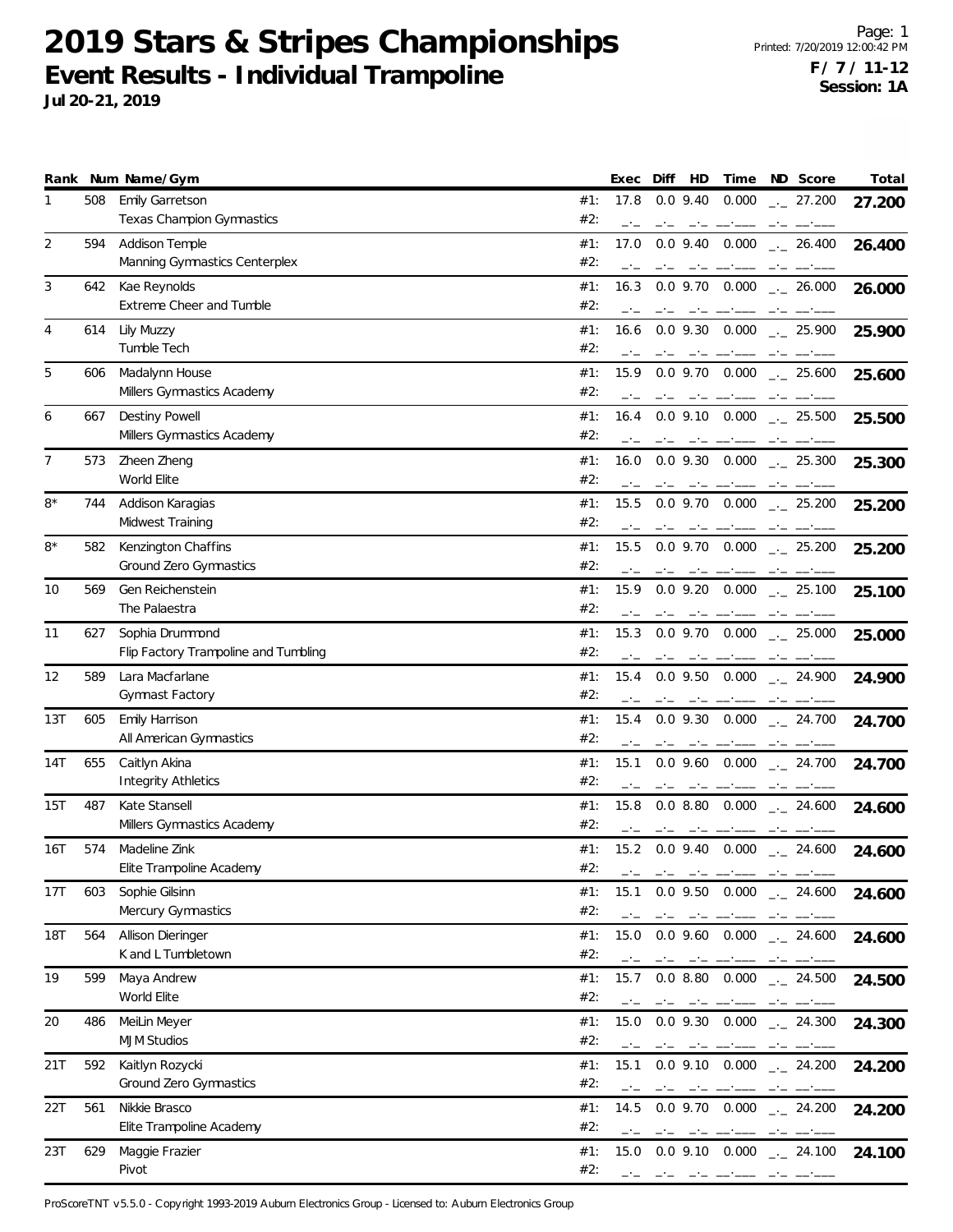| Rank |     | Num Name/Gym                                             | Diff<br>Time<br>ND Score<br>Total<br>Exec<br><b>HD</b>                                                                              |
|------|-----|----------------------------------------------------------|-------------------------------------------------------------------------------------------------------------------------------------|
| 24T  | 565 | Jacqueline Fretta<br>Elite Trampoline Academy            | $0.0$ 9.20<br>14.9<br>0.000<br>#1:<br>$-24.100$<br>24.100<br>#2:                                                                    |
| 25T  | 626 | <b>Britlee Boren</b><br>All American Gymnastics          | #1:<br>14.6<br>$0.0$ 9.50<br>0.000<br>$-24.100$<br>24.100<br>#2:                                                                    |
| 26   | 563 | Jadyn Calvanese<br>Elite Trampoline Academy              | $0.0$ 9.20 $0.000$ $_{\leftarrow}$ 23.900<br>14.7<br>#1:<br>23.900<br>#2:                                                           |
| 27   | 248 | McKenna Lanford<br><b>Foothills Gymnastics</b>           | $0.0$ 9.40 $0.000$ $_{\leftarrow}$ 23.800<br>14.4<br>#1:<br>23.800<br>#2:                                                           |
| 28T  | 568 | Jordyn Pope<br><b>Stars Gymnastics</b>                   | $0.0$ 9.20 $0.000$<br>#1:<br>14.5<br>$\sim$ 23.700<br>23.700<br>#2:                                                                 |
| 29T  | 200 | Taylor Steverson (Houdyshel<br><b>Amplify Gymnastics</b> | 0.000<br>14.4<br>$0.0$ 9.30<br>#1:<br>23.700<br>23.700<br>#2:                                                                       |
| 30T  | 624 | Olivia Alala<br>Foothills Gymnastics                     | 0.000<br>$0.0$ 9.20<br>#1:<br>14.3<br>$\frac{1}{2}$ 23.500<br>23.500<br>#2:                                                         |
| 31T  | 814 | Maizy Arnold<br>Flights Cool T&T Academy, Inc.           | #1:<br>$0.0$ 9.40 $0.000$ $_{\leftarrow}$ 23.500<br>14.1<br>23.500<br>#2:                                                           |
| 32   | 641 | Megan Oszust<br>Midwest Training                         | $0.0$ 9.50 $0.000$ $_{\sim}$ 23.200<br>#1:<br>13.7<br>23.200<br>#2:                                                                 |
| 33   | 356 | <b>Taylor Avery</b><br><b>Cutting Edge Athletics</b>     | $0.0$ 9.20 $0.000$ $_{-1}$ 23.100<br>#1:<br>13.9<br>23.100<br>#2:                                                                   |
| 34   | 562 | Isabella Cadwell<br>DeVeau's School of Gymnastics        | 0.0 9.50 0.000 $_{\leftarrow}$ 23.000<br>#1:<br>13.5<br>23.000<br>#2:<br>فالمسترد فترجين والمترجين والمترجم                         |
| 35   | 745 | Allie Kutmas<br>M and M Gymnastics                       | $0.0$ 7.30 $0.000$ $_{\leftarrow}$ 18.000<br>10.7<br>#1:<br>18.000<br>#2:<br>المستحققات المنافس المستحققات المنافس المساحي المنافسة |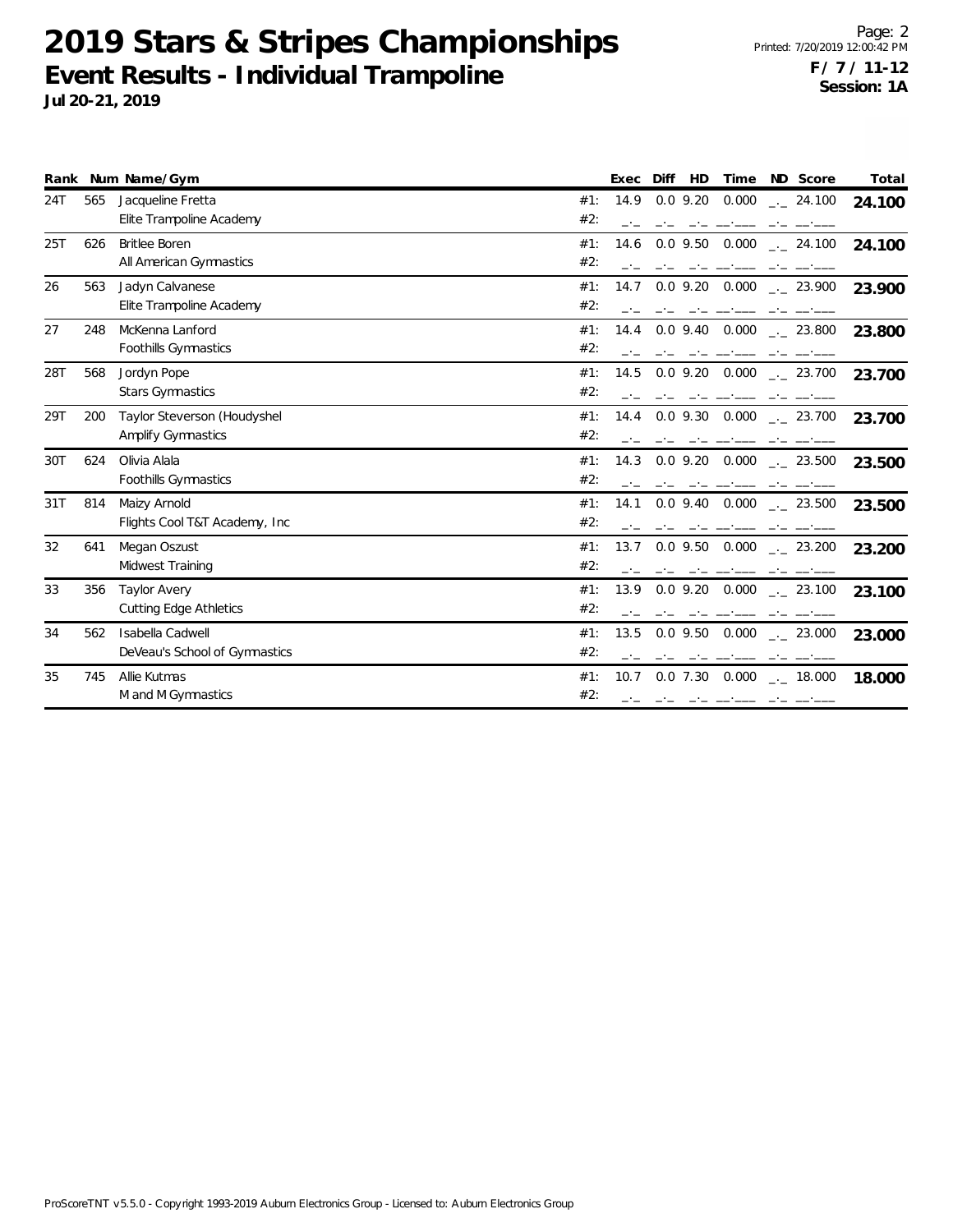|   |     | Rank Num Name/Gym                    |     | Exec | Diff | <b>HD</b>     | Time  | ND Score                       | Total  |
|---|-----|--------------------------------------|-----|------|------|---------------|-------|--------------------------------|--------|
|   | 657 | Cole Bianca                          | #1: | 15.4 |      | 0.0 9.80      | 0.000 | $-25.200$                      | 25.200 |
|   |     | World Champions Centre               | #2: |      |      |               |       |                                |        |
| 2 | 423 | Jake Magilke                         | #1: | 15.4 |      | 0.09.60       | 0.000 | $\sim$ 25.000                  | 25.000 |
|   |     | Houston Gymnastics Center of the JCC | #2: |      |      |               |       |                                |        |
| 3 | 618 | Micah Terrill                        | #1: |      |      | 15.6 0.0 9.10 |       | $0.000$ $_{\leftarrow}$ 24.700 | 24.700 |
|   |     | Win Kids                             | #2: |      |      |               |       |                                |        |
| 4 | 634 | Kaeden Ingram                        | #1: | 15.3 |      | $0.0\,9.30$   |       | $0.000$ $_{-.}$ 24.600         | 24.600 |
|   |     | Sonshine Academy Inc.                | #2: |      |      |               |       |                                |        |
| 5 | 567 | Thomas Kissinger                     | #1: | 15.3 |      | $0.0\,9.20$   | 0.000 | $\sim$ 24.500                  | 24.500 |
|   |     | Clovis Gymnastics Academy            | #2: |      |      |               |       |                                |        |
| 6 | 630 | Ryan Gonzales                        | #1: | 14.8 |      | $0.0\,9.40$   | 0.000 | $\sim$ 24.200                  | 24.200 |
|   |     | Air Extreme                          | #2: |      |      |               |       |                                |        |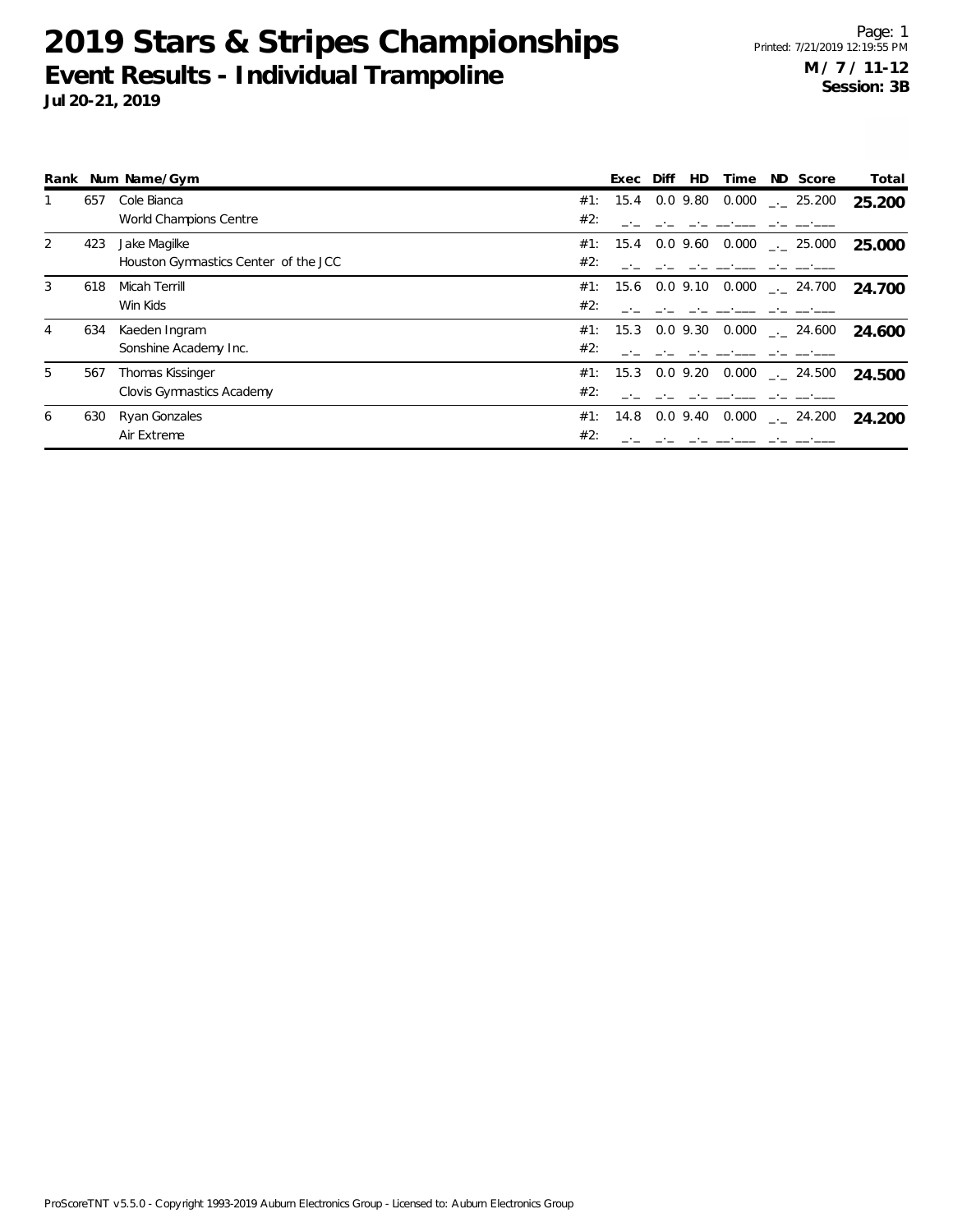**Jul 20-21, 2019**

|                |     | Rank Num Name/Gym                                         |            | Exec         | Diff | HD                                                                                                                                                                                                                                                                                                                                                                                                         | Time                                                                                                                                                                                                                                                                                                                                                                                                                                                                                                                                                                                                    |      | ND Score             | Total  |
|----------------|-----|-----------------------------------------------------------|------------|--------------|------|------------------------------------------------------------------------------------------------------------------------------------------------------------------------------------------------------------------------------------------------------------------------------------------------------------------------------------------------------------------------------------------------------------|---------------------------------------------------------------------------------------------------------------------------------------------------------------------------------------------------------------------------------------------------------------------------------------------------------------------------------------------------------------------------------------------------------------------------------------------------------------------------------------------------------------------------------------------------------------------------------------------------------|------|----------------------|--------|
| 1              | 625 | Anna Blanchard<br>World Champions Centre                  | #1:<br>#2: | 17.3         |      | $0.0$ 9.50                                                                                                                                                                                                                                                                                                                                                                                                 | 0.000                                                                                                                                                                                                                                                                                                                                                                                                                                                                                                                                                                                                   |      | $-26.800$            | 26.800 |
| $\overline{2}$ | 631 | Macy Gonzalez<br>Above The Bar Athletics                  | #1:<br>#2: | 16.7<br>$-1$ |      | $0.0$ 9.90                                                                                                                                                                                                                                                                                                                                                                                                 | 0.000                                                                                                                                                                                                                                                                                                                                                                                                                                                                                                                                                                                                   |      | $-26.600$            | 26.600 |
| 3T             | 608 | Austyn Ketcherside<br>Millers Gymnastics Academy          | #1:<br>#2: | 17.4<br>$-1$ | $-1$ | $0.0$ 9.10                                                                                                                                                                                                                                                                                                                                                                                                 | 0.000<br>سيست السبب السائسات                                                                                                                                                                                                                                                                                                                                                                                                                                                                                                                                                                            |      | $\frac{1}{2}$ 26.500 | 26.500 |
| 4T             | 637 | Sasha Ledford<br>Foothills Gymnastics                     | #1:<br>#2: | 17.3         |      | $0.0$ 9.20                                                                                                                                                                                                                                                                                                                                                                                                 | 0.000                                                                                                                                                                                                                                                                                                                                                                                                                                                                                                                                                                                                   |      | $\frac{1}{2}$ 26.500 | 26.500 |
| 5T             | 586 | Mir Goodnight<br>Airbenders                               | #1:<br>#2: | 17.1         |      | $0.0$ 9.40                                                                                                                                                                                                                                                                                                                                                                                                 | 0.000                                                                                                                                                                                                                                                                                                                                                                                                                                                                                                                                                                                                   |      | $\frac{1}{2}$ 26.500 | 26.500 |
| 6              | 484 | Diana Flechsig<br>Above The Bar Athletics                 | #1:<br>#2: | 16.6         |      | $0.0$ 9.70                                                                                                                                                                                                                                                                                                                                                                                                 | 0.000                                                                                                                                                                                                                                                                                                                                                                                                                                                                                                                                                                                                   |      | $-26.300$            | 26.300 |
| 7              | 596 | Noa Traub<br>Flip Factory Trampoline and Tumbling         | #1:<br>#2: | 16.4         |      | $0.0$ 9.80                                                                                                                                                                                                                                                                                                                                                                                                 | 0.000                                                                                                                                                                                                                                                                                                                                                                                                                                                                                                                                                                                                   |      | $\frac{1}{2}$ 26.200 | 26.200 |
| 8              | 643 | Reese Sharp<br>Tumble Tech                                | #1:<br>#2: | 16.7         |      | $0.0$ 9.30                                                                                                                                                                                                                                                                                                                                                                                                 | 0.000                                                                                                                                                                                                                                                                                                                                                                                                                                                                                                                                                                                                   |      | $\frac{1}{2}$ 26.000 | 26.000 |
| 9Τ             | 616 | Sabella Smith<br>Apex Tumbling and Cheer                  | #1:<br>#2: | 16.4         |      |                                                                                                                                                                                                                                                                                                                                                                                                            | $0.0$ 9.50 $0.000$                                                                                                                                                                                                                                                                                                                                                                                                                                                                                                                                                                                      |      | $\sim$ 25.900        | 25.900 |
| $9*$           | 813 | Giovanna Arata<br>DeVeau's School of Gymnastics           | #1:<br>#2: | 16.3         |      | $0.0$ 9.60<br>$-1$                                                                                                                                                                                                                                                                                                                                                                                         | 0.000                                                                                                                                                                                                                                                                                                                                                                                                                                                                                                                                                                                                   | $-1$ | $-25.900$            | 25.900 |
| $9*$           | 668 | Kayla Robinson<br>TAG USA Gymnastics                      | #1:<br>#2: | 16.3<br>$-1$ |      | $0.0$ 9.60<br>$-1$                                                                                                                                                                                                                                                                                                                                                                                         | 0.000                                                                                                                                                                                                                                                                                                                                                                                                                                                                                                                                                                                                   |      | $-25.900$            | 25.900 |
| 12             | 593 | BryAnna Scott<br>Top City Athletics                       | #1:<br>#2: | 16.1         |      | $0.0$ 9.50                                                                                                                                                                                                                                                                                                                                                                                                 | 0.000                                                                                                                                                                                                                                                                                                                                                                                                                                                                                                                                                                                                   |      | $\frac{1}{2}$ 25.600 | 25.600 |
| 13             | 482 | Novalee Dakus<br>West Texas Trampoline & Tumbling Explosi | #1:<br>#2: | 15.9         |      | $0.0$ 9.30                                                                                                                                                                                                                                                                                                                                                                                                 | 0.000                                                                                                                                                                                                                                                                                                                                                                                                                                                                                                                                                                                                   |      | $\frac{1}{2}$ 25.200 | 25.200 |
| 14T            | 747 | Journey Walburn<br>Skywalkers                             | #1:<br>#2: | 16.0<br>$-1$ | $-1$ | $0.0$ 9.10<br>$-1$                                                                                                                                                                                                                                                                                                                                                                                         | 0.000                                                                                                                                                                                                                                                                                                                                                                                                                                                                                                                                                                                                   | $-1$ | $\frac{1}{2}$ 25.100 | 25.100 |
| 15T            | 763 | Elisa Ramos<br>APEX                                       | #1:<br>#2: | 15.4         |      | $0.0$ 9.70<br>$\frac{1}{2} \frac{1}{2} \frac{1}{2} \frac{1}{2} \frac{1}{2} \frac{1}{2} \frac{1}{2} \frac{1}{2} \frac{1}{2} \frac{1}{2} \frac{1}{2} \frac{1}{2} \frac{1}{2} \frac{1}{2} \frac{1}{2} \frac{1}{2} \frac{1}{2} \frac{1}{2} \frac{1}{2} \frac{1}{2} \frac{1}{2} \frac{1}{2} \frac{1}{2} \frac{1}{2} \frac{1}{2} \frac{1}{2} \frac{1}{2} \frac{1}{2} \frac{1}{2} \frac{1}{2} \frac{1}{2} \frac{$ | 0.000                                                                                                                                                                                                                                                                                                                                                                                                                                                                                                                                                                                                   |      | $\frac{1}{2}$ 25.100 | 25.100 |
| 16             | 663 | <b>Tatum Murry</b><br>Manning Gymnastics Centerplex       | #1:<br>#2: | 15.7<br>$-1$ |      | $0.0$ 9.30                                                                                                                                                                                                                                                                                                                                                                                                 | $0.000$ _ 25.000<br>and the contract of the contract of the contract of the contract of the contract of the contract of the contract of the contract of the contract of the contract of the contract of the contract of the contract of the contra                                                                                                                                                                                                                                                                                                                                                      |      |                      | 25.000 |
| 17             | 817 | Makayla Moriarty<br>Chesapeake Gymnastics                 | #1:<br>#2: | 15.1<br>$-1$ |      | $0.0$ 9.80                                                                                                                                                                                                                                                                                                                                                                                                 | $0.000$ $_{--}$ 24.900                                                                                                                                                                                                                                                                                                                                                                                                                                                                                                                                                                                  |      |                      | 24.900 |
| 18             | 746 | Shelby Rogers<br>Aspire Gymnastics Academy                | #1:<br>#2: | 15.9         |      | 0.08.80<br>$-1$                                                                                                                                                                                                                                                                                                                                                                                            | 0.000                                                                                                                                                                                                                                                                                                                                                                                                                                                                                                                                                                                                   | $-1$ | $-24.700$            | 24.700 |
| 19             | 601 | Nati Denova<br>Pivot                                      | #1:<br>#2: | 15.1<br>$-1$ |      | $0.0$ 9.40                                                                                                                                                                                                                                                                                                                                                                                                 | 0.000                                                                                                                                                                                                                                                                                                                                                                                                                                                                                                                                                                                                   |      | $-24.500$            | 24.500 |
| 20T            | 566 | Bree Itzo<br>Bayside Sports Academy                       | #1:<br>#2: | 15.2         |      | والمستور المترامين                                                                                                                                                                                                                                                                                                                                                                                         | $0.0$ 9.20 $0.000$                                                                                                                                                                                                                                                                                                                                                                                                                                                                                                                                                                                      |      | $-24.400$            | 24.400 |
| 21T            | 639 | Reagan McDaniel<br>Trevino's Gymnastics                   | #1:<br>#2: | 15.1         |      |                                                                                                                                                                                                                                                                                                                                                                                                            | $0.0$ 9.30 $0.000$ $_{\leftarrow}$ 24.400<br>$\begin{tabular}{ll} \multicolumn{2}{l}{{\color{red}\boldsymbol{m}}}\\ \multicolumn{2}{l}{\color{blue}\boldsymbol{m}}\\ \multicolumn{2}{l}{\color{blue}\boldsymbol{m}}\\ \multicolumn{2}{l}{\color{blue}\boldsymbol{m}}\\ \multicolumn{2}{l}{\color{blue}\boldsymbol{m}}\\ \multicolumn{2}{l}{\color{blue}\boldsymbol{m}}\\ \multicolumn{2}{l}{\color{blue}\boldsymbol{m}}\\ \multicolumn{2}{l}{\color{blue}\boldsymbol{m}}\\ \multicolumn{2}{l}{\color{blue}\boldsymbol{m}}\\ \multicolumn{2}{l}{\color{blue}\boldsymbol{m}}\\ \multicolumn{2}{l}{\color$ |      |                      | 24.400 |
| 22             | 584 | Alyssa Daubert<br>United Sports Academy                   | #1:<br>#2: | 14.6<br>$-1$ | $-1$ | $0.0$ 9.70                                                                                                                                                                                                                                                                                                                                                                                                 | 0.000<br>_______                                                                                                                                                                                                                                                                                                                                                                                                                                                                                                                                                                                        | $-1$ | $-24.300$            | 24.300 |
| 23             | 613 | Isabella Mountjoy<br>Mercury Gymnastics                   | #1:<br>#2: | 14.8         |      | $0.0$ 9.30                                                                                                                                                                                                                                                                                                                                                                                                 | 0.000<br>and the contract of the contract of                                                                                                                                                                                                                                                                                                                                                                                                                                                                                                                                                            |      | $-24.100$            | 24.100 |

ProScoreTNT v5.5.0 - Copyright 1993-2019 Auburn Electronics Group - Licensed to: Auburn Electronics Group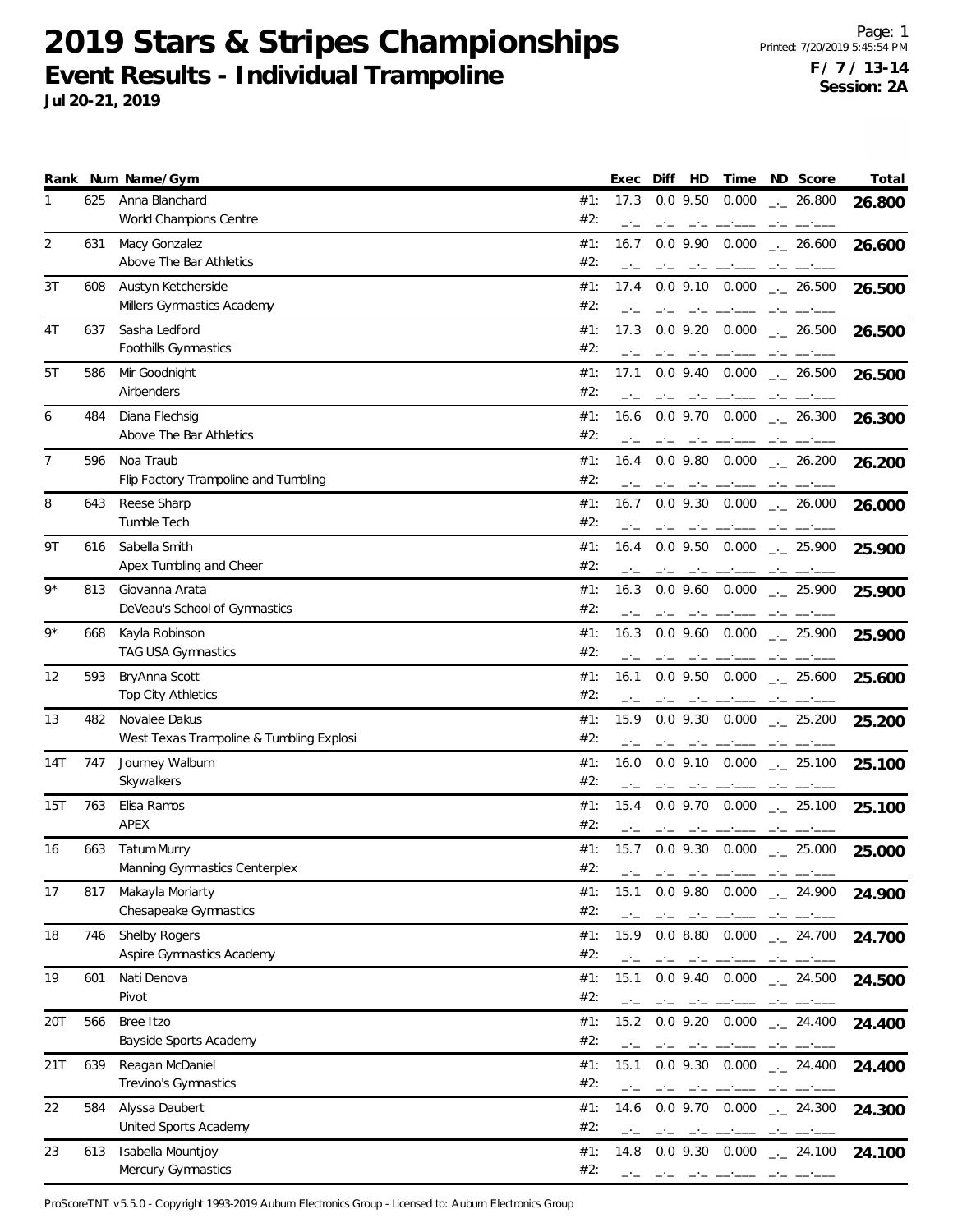|     |     | Rank Num Name/Gym              | HD<br>ND Score<br>Diff<br>Time<br>Exec                           | Total  |
|-----|-----|--------------------------------|------------------------------------------------------------------|--------|
| 24  | 591 | Campbell Paul                  | 0.08.80<br>$0.000$ $_{--}$ 23.700<br>14.9<br>#1:                 | 23.700 |
|     |     | Dulles Gymnastics Academy      | #2:                                                              |        |
| 25T | 620 | Lenora Tognetti                | 0.000<br>#1: 15.1 0.0 8.30<br>$\frac{1}{2}$ 23.400               | 23.400 |
|     |     | World Elite Gymnastics Ontario | #2:                                                              |        |
| 26T | 611 | Lexie Lewis                    | $0.0\,8.70$<br>$0.000$ $_{-.}$ 23.400<br>#1: 14.7                | 23.400 |
|     |     | Pivot                          | #2:                                                              |        |
| 27  | 617 | Yaneli Tellez                  | $0.0\,9.40$<br>$0.000$ $_{\leftarrow}$ 22.700<br>#1:<br>13.3     | 22.700 |
|     |     | Tumble Tech                    | #2:                                                              |        |
| 28  | 689 | Lauren Hines                   | 0.08.90<br>$0.000$ _._ 20.800<br>#1: 11.9                        | 20,800 |
|     |     | Mercury Gymnastics             | #2:                                                              |        |
| 29  | 644 | Anabelle Yang                  | #1:<br>$0.0 \, 0.90$<br>0.000<br>1.8<br>2.700<br><b>Contract</b> | 2.700  |
|     |     | DeVeau's School of Gymnastics  | #2:                                                              |        |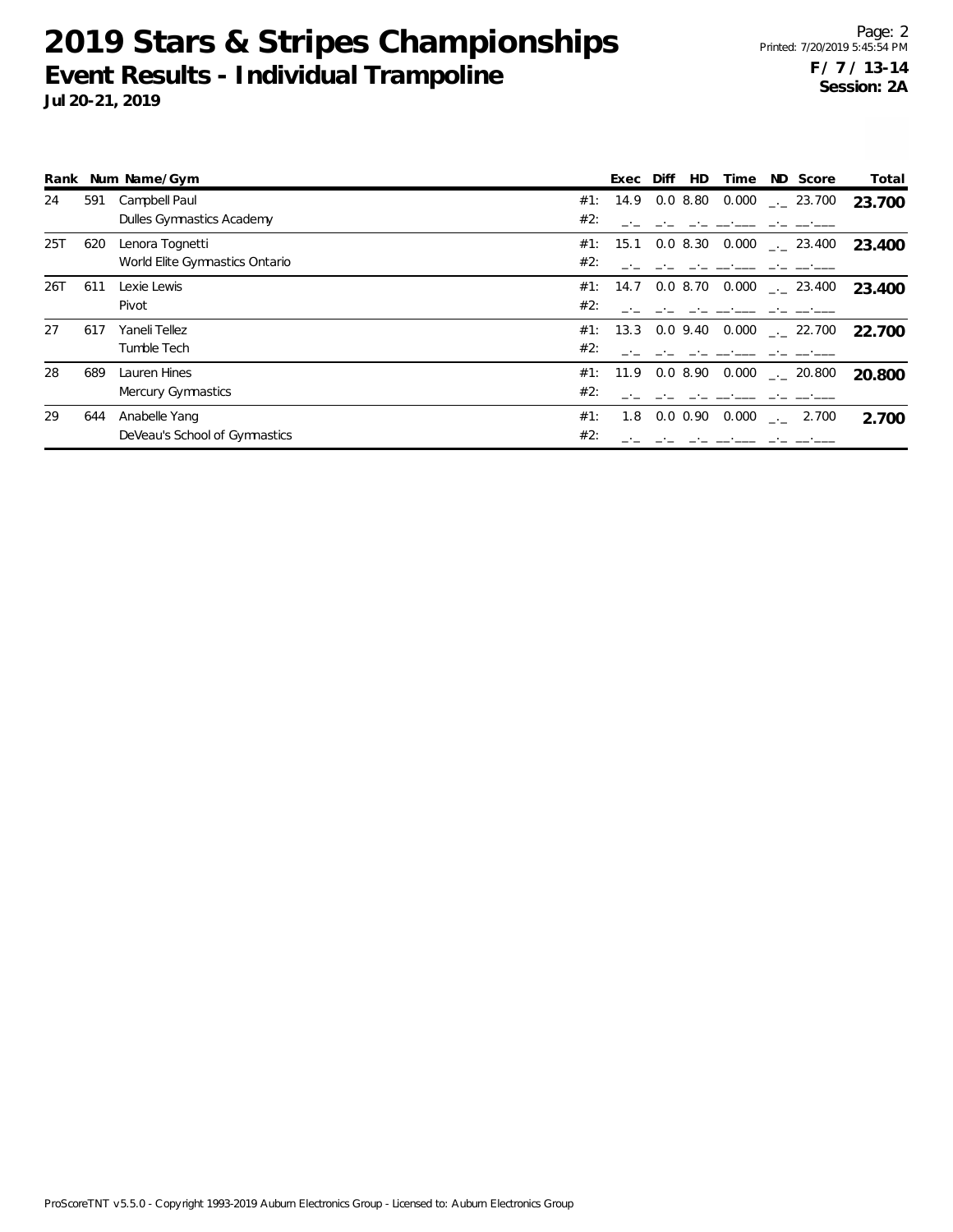|    |     | Rank Num Name/Gym               |     | Exec | Diff<br>HD.        | Time  | ND Score             | Total  |
|----|-----|---------------------------------|-----|------|--------------------|-------|----------------------|--------|
|    | 595 | Jake Toland                     | #1: | 17.7 | $0.0$ 9.20 $0.000$ |       | $-26.900$            | 26.900 |
|    |     | 3T1                             | #2: |      |                    |       |                      |        |
| 2  | 660 | Caleb Jennings                  | #1: | 16.6 | $0.0$ 9.50         | 0.000 | $\frac{1}{2}$ 26.100 | 26.100 |
|    |     | Above The Bar Athletics         | #2: |      |                    |       |                      |        |
| 3  | 610 | Seth Landrum                    | #1: | 16.9 | $0.0$ 9.10         | 0.000 | $-26.000$            | 26.000 |
|    |     | Airbenders                      | #2: |      |                    |       |                      |        |
| 4  | 612 | Max Miller                      | #1: | 16.1 | $0.0$ 9.40         | 0.000 | $\sim$ 25.500        | 25.500 |
|    |     | All American Gymnastics         | #2: |      |                    |       |                      |        |
| 5  | 585 | <b>Brandon Frasure</b>          | #1: | 16.1 | $0.0$ 9.00         | 0.000 | $\frac{1}{2}$ 25.100 | 25.100 |
|    |     | Integrity Athletics             | #2: |      |                    |       |                      |        |
| 6  | 671 | Camden Weddle                   | #1: | 15.8 | $0.0$ 9.20         | 0.000 | $-25.000$            | 25,000 |
|    |     | Eagle's Wings Athletics-Prosper | #2: |      |                    |       |                      |        |
| 7T | 588 | Matthew Like                    | #1: | 14.7 | 0.0 8.60           | 0.000 | $-23.300$            | 23.300 |
|    |     | K6 Tumble Fix                   | #2: |      |                    |       |                      |        |
| 8T | 815 | Peter Brewer                    | #1: | 14.4 | 0.08.90            |       | $0.000$ _ 23.300     | 23.300 |
|    |     | <b>TAG USA Gymnastics</b>       | #2: |      |                    |       |                      |        |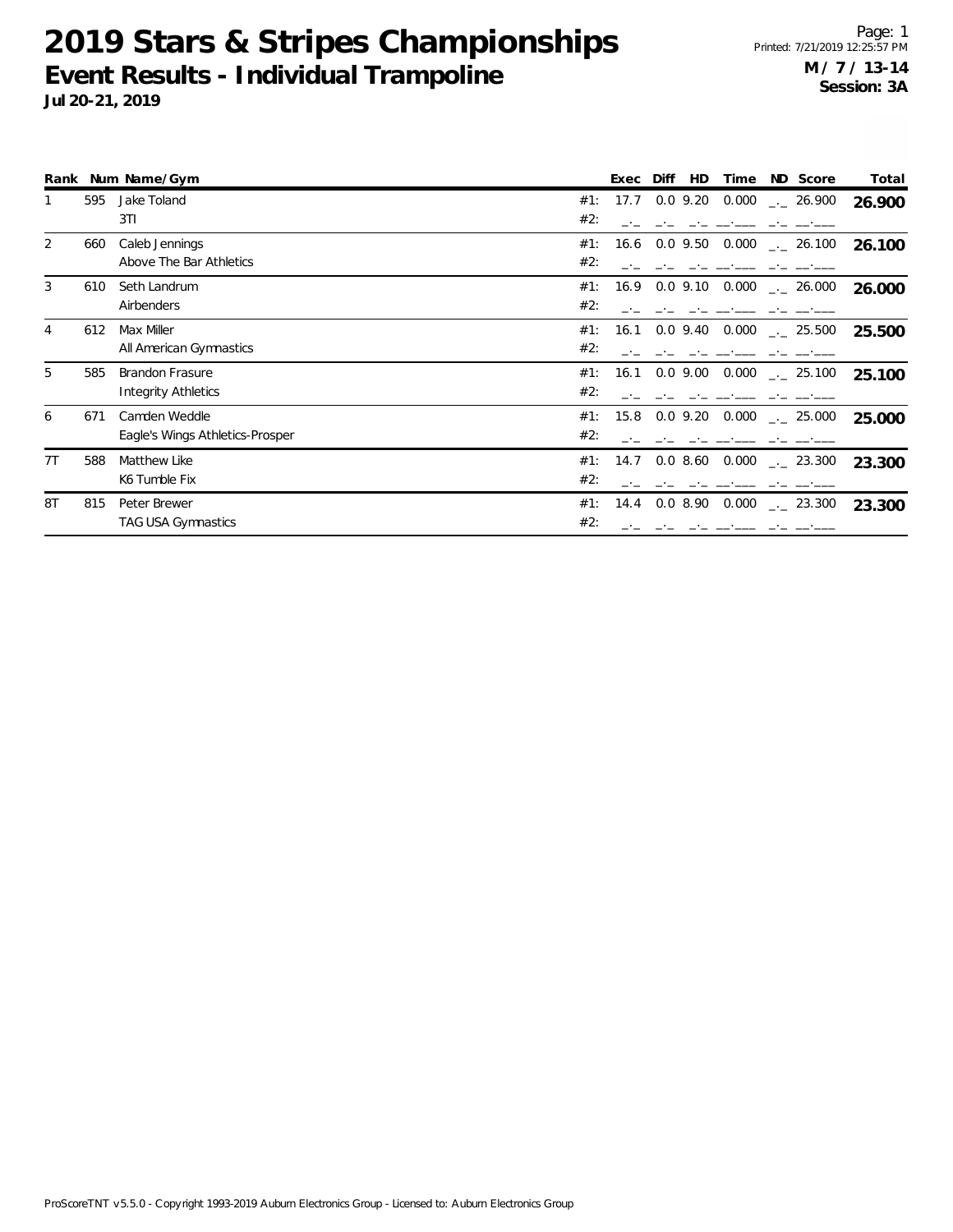|   |     | Rank Num Name/Gym                    |     | Exec | Diff<br>HD | Time  | ND Score               | Total  |
|---|-----|--------------------------------------|-----|------|------------|-------|------------------------|--------|
|   | 665 | Julia Parker                         | #1: | 16.1 | $0.0$ 9.40 | 0.000 | $-25.500$              | 25.500 |
|   |     | Apex Tumbling and Cheer              | #2: |      |            |       |                        |        |
| 2 | 628 | <b>Britain Evans</b>                 | #1: | 15.7 | $0.0$ 9.60 | 0.000 | $\frac{1}{2}$ 25.300   | 25.300 |
|   |     | <b>High Point Athletics</b>          | #2: |      |            |       |                        |        |
| 3 | 818 | Nicoleta Richard                     | #1: | 15.2 | $0.0$ 9.80 | 0.000 | $\frac{1}{2}$ 25.000   | 25.000 |
|   |     | Foothills Gymnastics                 | #2: |      |            |       |                        |        |
| 4 | 820 | Desi Yordanova                       | #1: | 15.5 | $0.0$ 9.20 | 0.000 | $-24.700$              | 24.700 |
|   |     | Dreams Gymnastics Center             | #2: |      |            |       |                        |        |
| 5 | 688 | Katelyn Cruickshank                  | #1: | 15.5 | 0.08.90    | 0.000 | $-24.400$              | 24.400 |
|   |     | Tumble Tech                          | #2: |      |            |       |                        |        |
| 6 | 509 | Samantha Servin                      | #1: | 14.9 | $0.0$ 9.30 | 0.000 | $-24.200$              | 24.200 |
|   |     | Houston Gymnastics Center of the JCC | #2: |      |            |       |                        |        |
| 7 | 598 | Corey Ward                           | #1: | 15.1 | $0.0$ 9.00 | 0.000 | $-24.100$              | 24.100 |
|   |     | Zero Gravity Gymnastics and Cheer    | #2: |      |            |       |                        |        |
| 8 | 602 | Jayden Flaming                       | #1: | 3.4  | 0.02.00    | 0.000 | 5.400<br>$\rightarrow$ | 5.400  |
|   |     | All American Gymnastics              | #2: |      |            |       |                        |        |